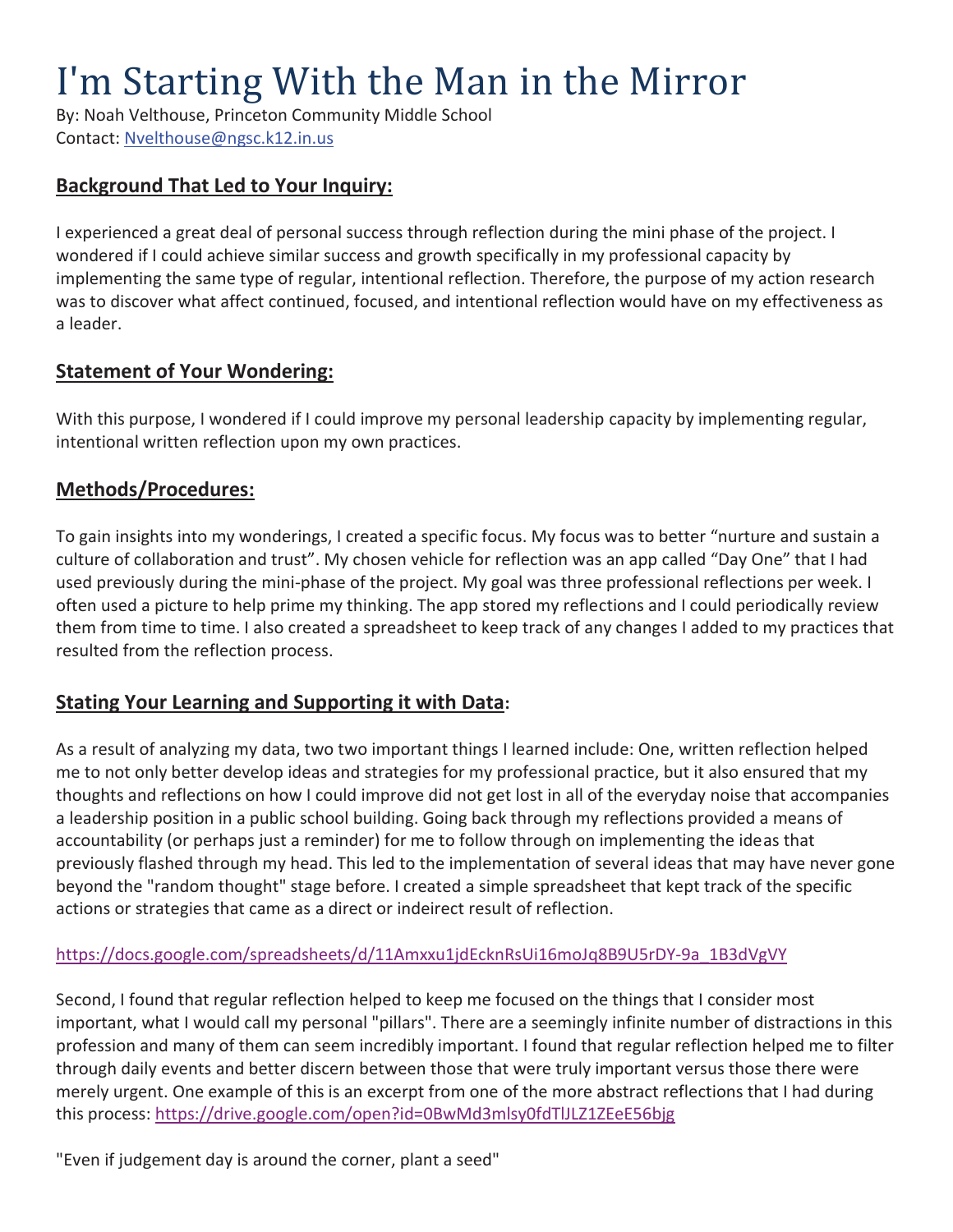There are times when it feels like we scratch and claw for years to build and maintain something important yet precarious, and in an instant, someone else can come along and in a whirlwind of ignorance and cruelty shatter it into pieces.

There have been more times lately that I've felt this way than normal, which is why the above quote caught my eye.

It's reassuring to remember that much of what we do and many of our so-called accomplishments are acts of faith. I find it uplifting to remember this and to stay the course. If I believe in what I'm doing, I will endure."

# **Providing Concluding Thoughts:**

Focus doesn't happen by accident, and long ago I decided what I know to be important about the work that I do and the profession to which I belong. What changed for me when I accepted the role of building administrator was the degree to which others attempted to influence my focus on those core values, and in some cases, what those core values were. I've found that it is vital for me to find both a filter for this institutional noise as well as a regular check on my own position in relation to my own "north stars", those core values that are there to guide me. Regular reflection proved useful as a tool for both of these things. It will be helpful to me if I continue to engage in consistent, focused reflection on my professional practices.

My reflections helped me to see and be critical of my communication with the teachers in my building. I need to model honest and healthy communication practices with staff, and my reflections helped me to find more effective ways to do this.

My reflections have aided me in becoming a better communicator, but the potential for focused reflection is greater than just this one area. In the future I can continue to focus on my communication skills and practices, but could also identify other areas of weakness in my practice, and similarly focus my attention there. My research has led me to believe that reflection has a great deal of potential to continue to my own self improvement journey, or that of anyone else as well.

# **References:**

N/A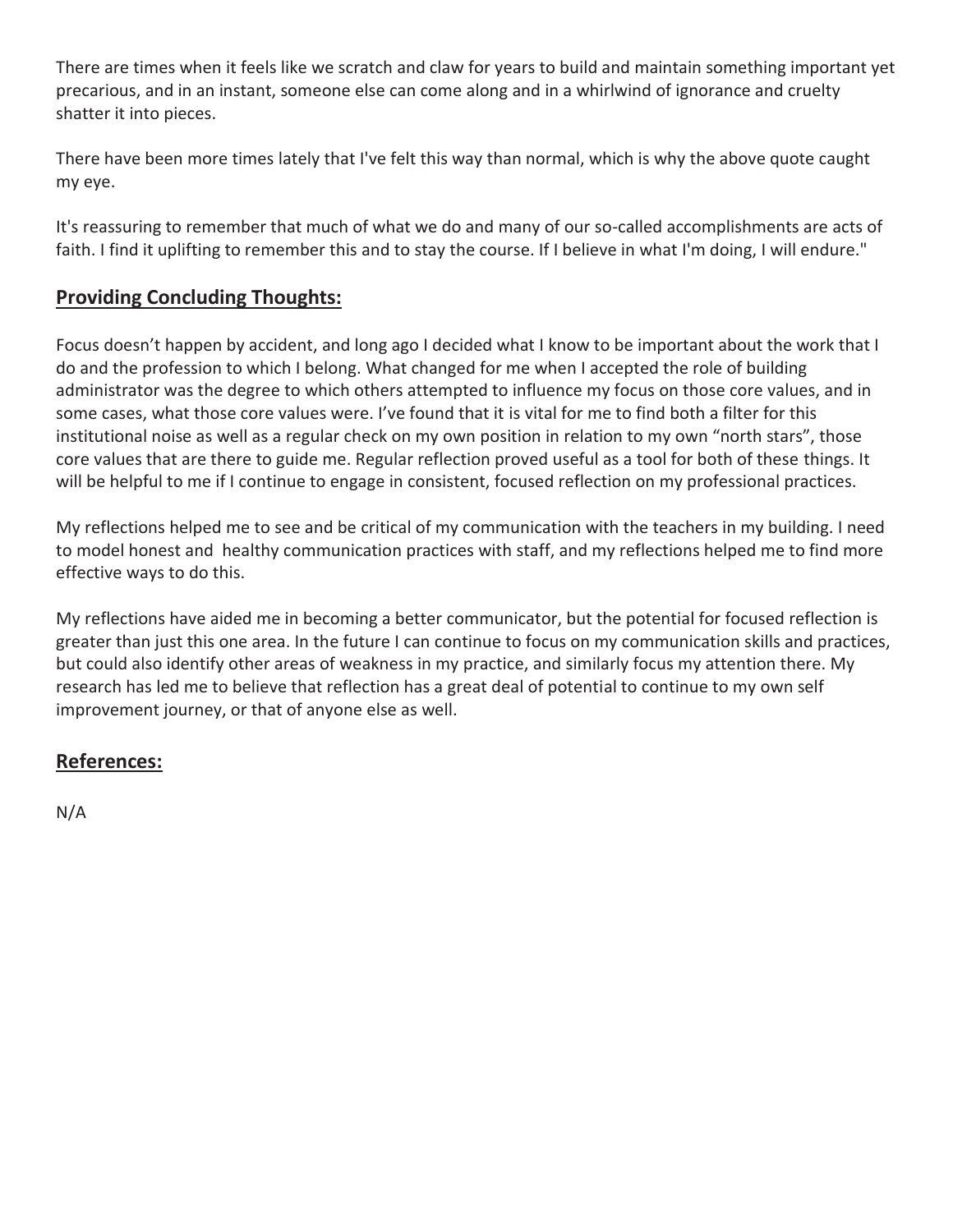| Professional Practice | Staff input-monthly anonymous survey | Princetagram" and Twitter Boards | family health "Sunday Funday"   Trauma informed school | Regular thank you notes to staff | Staff "tiger award" | video observations |                                                         |                                                              |  |
|-----------------------|--------------------------------------|----------------------------------|--------------------------------------------------------|----------------------------------|---------------------|--------------------|---------------------------------------------------------|--------------------------------------------------------------|--|
|                       |                                      |                                  |                                                        |                                  |                     |                    | Regular invitations to staff to speak privately with me | Regularly scheduled and formatted meetings with building rep |  |